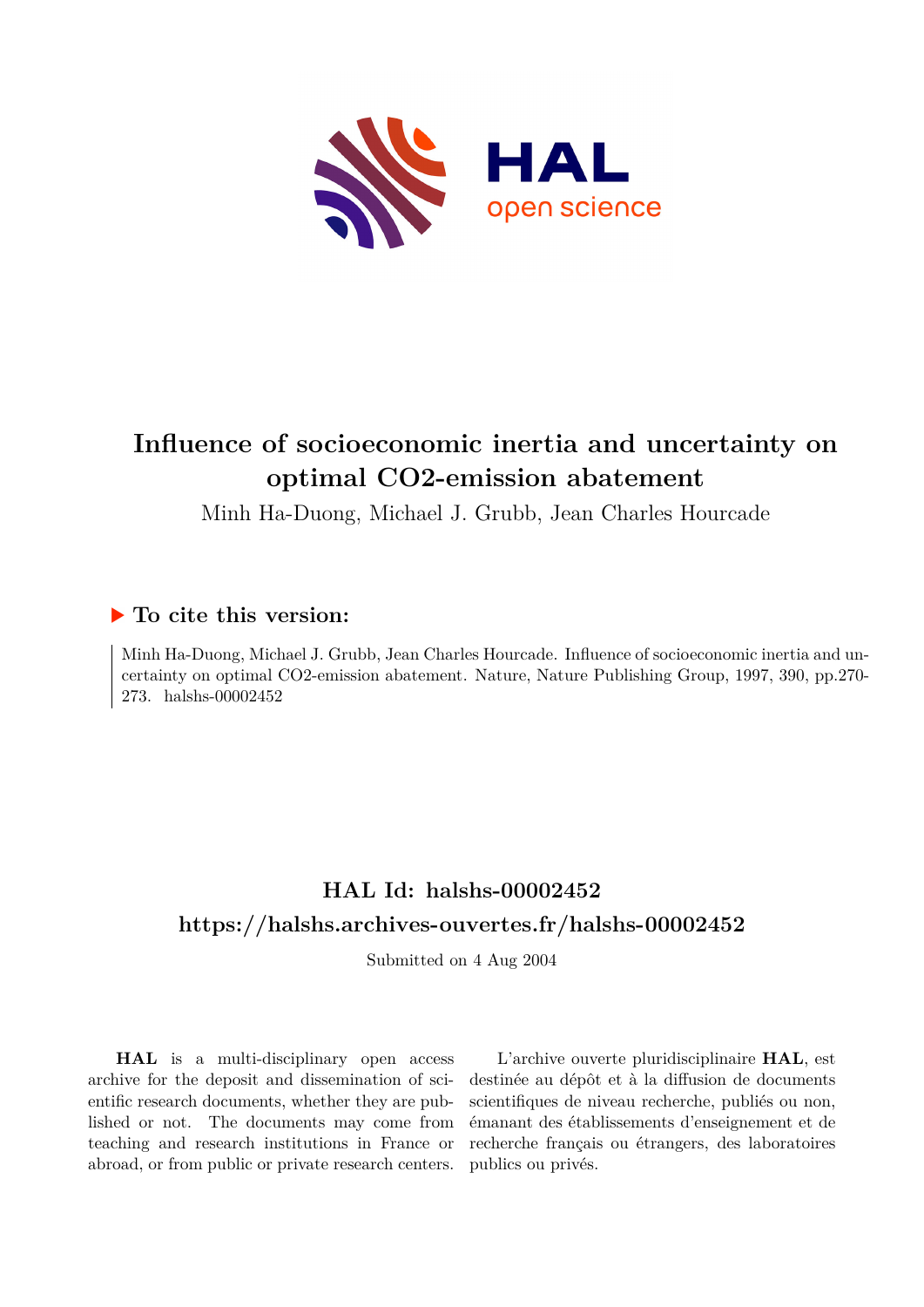The influence of inertia and uncertainty upon optimal  $CO<sub>2</sub>$  policies M. Ha-Duong<sup>1</sup>, M. J. Grubb<sup>2</sup>, J.-C. Hourcade<sup>1</sup>

Following the UN Framework Convention on Climate Change [1], countries will negotiate in Kyoto this December an agreement to mitigate greenhouse gas emissions. Here we examine optimal  $CO<sub>2</sub>$  policies, given long-term constraints on atmospheric concentrations. Our analysis highlights the interplay of uncertainty and socioeconomic inertia. We find that the 'integrated assessment' models so far applied under-represent inertia, and we show that higher adjustment costs make it optimal to spread the effort across generations and increase the costs of deferring abatement. Balancing the costs of early action against the potentially higher costs of a more rapid forced subsequent transition, we show that early attention to the carbon content of new and replacement investments reduces the exposure of both the environmental and the economic systems to the risks of costly and unpleasant surprises. If there is a significant probability of having to stay below a doubling of atmospheric  $CO<sub>2</sub>$ -equivalent, deferring abatement may prove costly.

The problem of climate policies is stochastic in nature: we are not likely to know soon at what concentration level « dangerous interference with the climate system » [1, art. 2] would occur. An initial abatement path consistent with reaching one selected ceiling may have to be either accelerated or relaxed in the light of new scientific information. This is why the IPCC states that: « The choice of abatement paths involves balancing the economic risks of rapid abatement now (that premature capital stock retirement will later be proven unnecessary), against the corresponding risks of delay (that more rapid reduction will then be required, necessitating premature retirement of future capital)»[2, Ch. 8]. Incorporating uncertainty into the analysis implies that the inertia of production and consumption systems becomes critical. Without inertia, the transition costs for switching from one emission path to another would be null and uncertainty would not matter so much. But in a stochastic framework, inertia has a Janus's role: it raises both the costs of premature abatement and the costs of accelerating

 $\overline{a}$ 

<sup>&</sup>lt;sup>1</sup>Centre International de Recherche sur l'Environment et le Dévelopment, 1 rue du 11 novembre, F92120 Montrouge, France.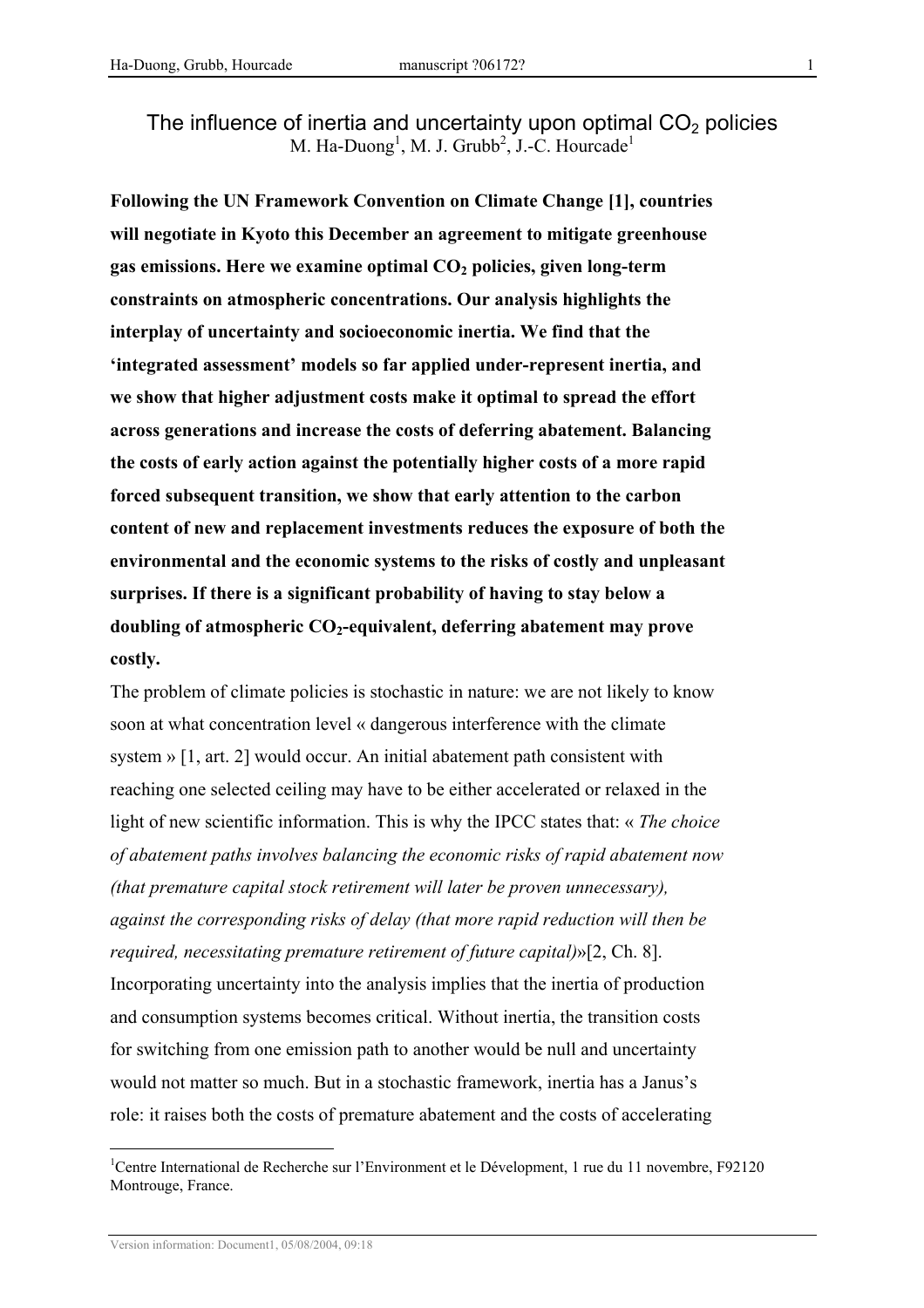abatement if stronger action is called for after a period of delay. Here we analyse these issues with a compact intertemporal optimisation model, DIAM, defined in Box 1. DIAM determines the least-cost  $CO<sub>2</sub>$  emission pathway consistent with staying below a given or stochastic concentration ceiling, given assumptions concerning abatement costs; the rate  $r$  at which exogenous technical progress reduces these costs; the societal discount rate  $\rho$  (the annual rate of decline in the present value of costs and benefits incurred in the future); and the inertia in the system D. We adopt parameters lying within the range of magnitude quoted in literature for exogenous technical progress (1% per year) and for the societal discount rate (3% and 5% per year)[2, Ch. 4 & 9], and for the model of carbon accumulation. The inertia parameter D, derived from the structure of abatement costs, is the novel aspect of the model and demands more discussion. The abatement cost at time  $t$  is expressed as a quadratic function of both the degree and the rate of abatement (Box, Eq. 6). The non-linearity of costs with respect to the degree of abatement x is well established in the literature  $[2, Ch. 7]$ & 8]. By adding a term that depends upon the *rate* of abatement A (akin to the time derivative of  $x$ ), the model captures inertia explicitly. Modelling studies of capital stock turnover [3] confirm that costs depend non-linearly on the rate of abatement. In Eq. 6, additive separability between permanent costs (in  $c_a(D) x^2$ ) and adjustment costs (in  $c_a(D) D^2 A^2$ ) makes it possible to explore the impact of transitional costs independently of long-run, permanent abatement costs [4]. For example, various transportation systems and urban planning patterns with very different carbon contents could have comparable operation costs; induced innovations cumulating over long periods could also reduce long-run costs to low levels. Nevertheless, starting one policy and then switching to another may entail high transition costs.

To test the sensitivity of our results with respect to the form of the cost function, we explore an alternative specification Eq. 6bis, where adjustment costs are solely determined by comparing A to the rate of capital depreciation in the energy sector. As long as A is lower than the 'natural' pace of replacement of capital 1/D, there are no adjustment costs and the reduction cost is proportional to  $x^2$ . Above that pace, costs would be multiplied by max $(1, D A)$ .

 $\overline{a}$ 

<sup>&</sup>lt;sup>2</sup> Energy and Environmental Programme, Royal Institute of International Affairs, 10 St James's Sq, London SW1Y 4LE, England.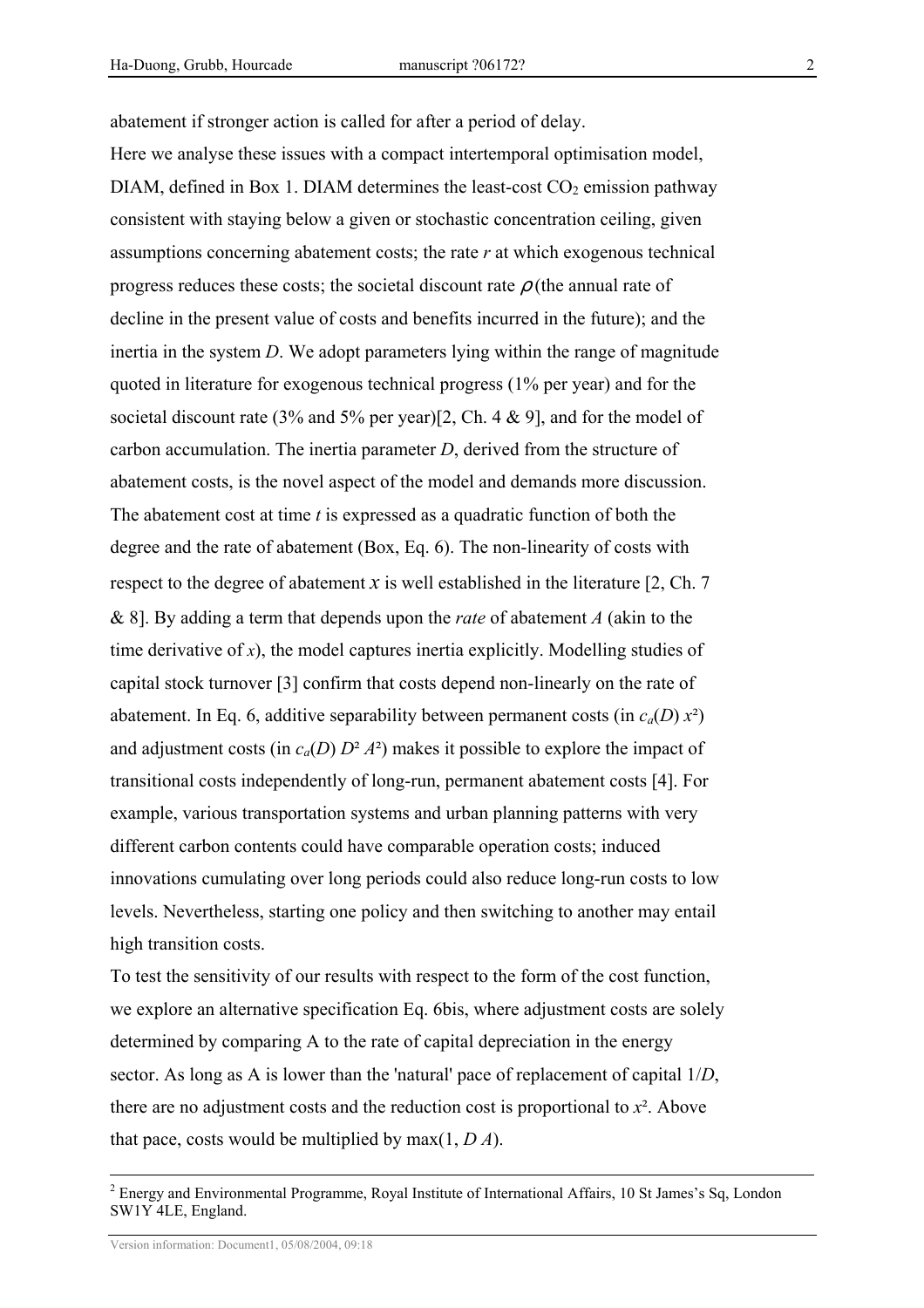Dimensional analysis in both specifications shows that  $D$  is a duration, which can be be interpreted as the characteristic timescale of changes in the global energy system. If interpreted purely in terms of capital depreciation at rate  $\delta$ , then

 $D = (\ln 2) / \delta$ .

This approach allows us to capture crucial dynamic constraints without resorting either to the arbitrary upper bound on emission reduction rates, as in [5, 6, 7], or to the limitations associated with representing inertia purely in terms of uniformly depreciating capital stock, as in [8, 9]. DIAM gives approximately the same results as these latter models when we set  $D = 20$  years (i.e.  $\delta \approx 4\%/yr$ ), a reasonable average for the rate of renewal of appliances, cars, power stations, or refineries whose lifetimes range from 10 to 40 years.

But there are many other sources of inertia in the socio-economic systems that produce greenhouse gases. Time is needed to remove market and institutional barriers to the diffusion of innovations and obstacles due to imperfect information and imperfect foresight; as empirically demonstrated in [10], without specific policies, new energy sources have taken about 50 years to penetrate from 1% to only 50% of their ultimate potential. Furthermore, greenhouse gas emissions depend in part upon long-lived capital such as buildings, transport and urban infrastructures whose effects may last more than 50 years, and on the linkages between different systems, such as the complex interlinked investments in mines, ports, pipelines and power stations. Greenhouse gas emissions today are still clearly influenced, perhaps strongly, by planning and investment decisions made in the decade after the Second World War, if not before.

None of this is reflected in available 'integrated assessment' models. They do not represent explicitly energy-consuming infrastructure such as buildings or roads, or the linkages between different parts of supply systems. Nor do they capture issues of technology clustering or adaptive responses associated with induced innovation, which cumulate over decades. Other critical aspects such as the dynamics of population, economic growth and induced technology development and diffusion, within and beyond the energy sector itself, may also involve very long timescales and are not captured in the current 'integrated assessment' models.

This difference between inertia in current modelling practice  $(\sim 20 \text{ years})$  and the larger empirical value (~40-60 years) is thus not surprising. Consequently we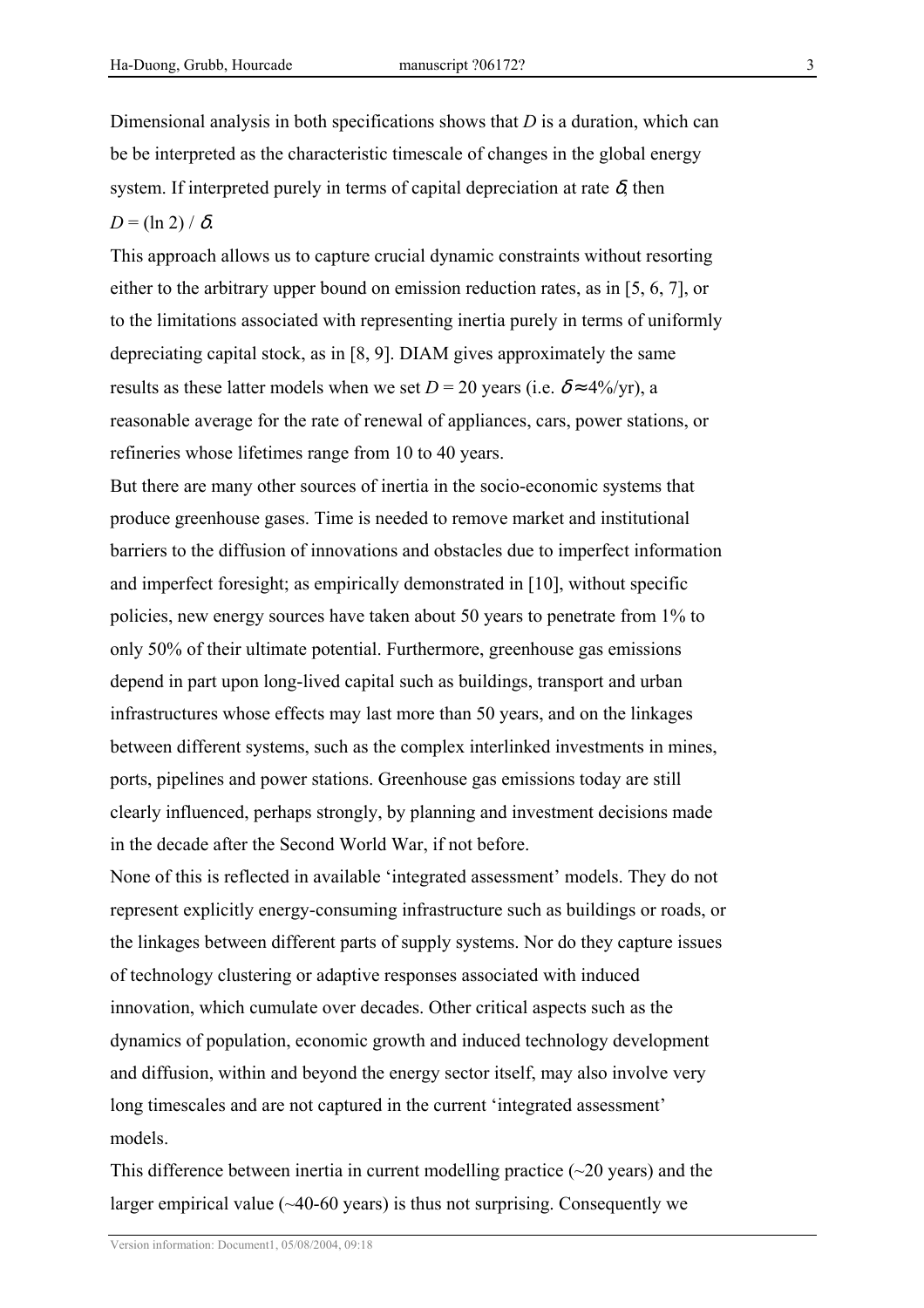explore both 20 years and 50 years for the values of D. As Table 1 and Figure 1c illustrates, with these values, adjustment costs represent from 18% to 71% of the total cost depending upon the scenario.

We initially focus upon 450ppm and 550ppm concentration ceilings.  $CO<sub>2</sub>$ concentrations in the range 450-500ppm - depending upon assumptions about other greenhouse gases - correspond to a total radiative forcing about double preindustrial  $CO<sub>2</sub>$  concentrations, which has been the benchmark for most climate model analyses of future equilibrium climate change [11]. 550ppm represents the level given greatest attention in [12]. Under the IPCC's IS92a scenario, 450ppm is passed around 2030 and our optimal scenarios converge to this as a ceiling in 2050-60; 550ppm is passed around 2065 and converges as a ceiling in 2080-2100. Corresponding optimal pathways under different assumptions are illustrated in Figure 1(a). 650ppm is not reached until the end of the century or later. Our main results concern the interaction of inertia and uncertainty, for trajectories in which abatement can start from 1997. The upper part of Table 1 represents optimal trajectories to a concentration ceiling known from the start, whereas the lower part represents optimal strategies when 550 ppm is the expected value of three equiprobable ultimate concentration limits of 450, 550 or 650 ppm (Figure 1b). For predetermined ceilings, the optimal trajectory is most sensitive to the ceiling. Optimal global abatement in 2020 (over and above any 'no-regret' measures) ranges from 19-24% for the 450ppm ceiling, and 3-7% for the 550ppm case. When 550ppm is the average of a stochastic target however, optimal abatement is 9-14%. Furthermore the results are now quite sensitive to the assumed inertia. With  $D=50$ yrs, optimal abatement global abatement in 2020 is 11-14%; only with low inertia and high discounting does it drop below 10%. The explanation for this is to be found in the final columns of Table 1 and Figure 1 (c, d). Under a predetermined 450ppm ceiling, the major early expenditures arise from the transitional costs of turning the system away from the reference trajectory; for D=50 these amount up to 59% of the total discounted costs. Deferring abatement requires this effort to be squeezed into a much shorter period of time, as also demonstrated in [13]. Under the 450ppm ceiling, deferring abatement by two decades adds 70% to the total cost for  $D = 50$ , but only 32% for  $D = 20$ . As illustrated by the results for 550ppm, the costs of deferring abatement is not nearly as large when the time to stabilisation is much greater than the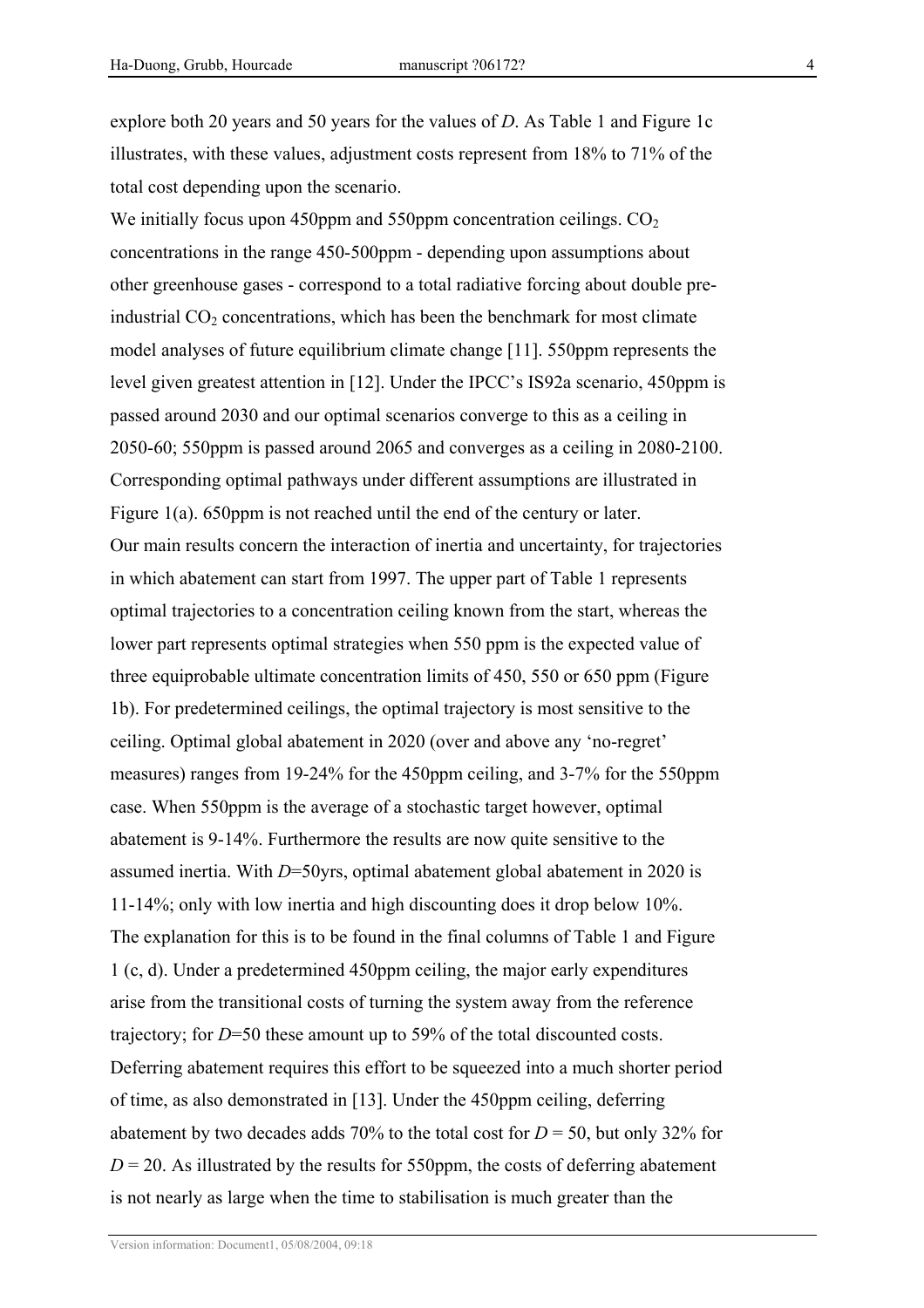characteristic time of the system. Consequently, when the ultimate target is uncertain, the costs of switching to 450 ppm pathway too late dominates costs of premature abatement in the 650 ppm case. This effect is all the more important if the resolution of uncertainties comes later (scenario U550L).

Qualitatively, our conclusions are robust to the assumed degree of inertia and discounting: even with low inertia and high discounting, corresponding to most of the models cited by [12], the abatement under uncertainty (U550B) is 9% in 2020 compared with 3% for the deterministic equivalent. But recognising higher inertia and the extent of uncertainties amplifies the economic risks associated with deferring abatement.

The results of Wigley, Richels and Edmonds [12], drawing upon various 'integrated assessment models' of climate change such as DICE [8] or MERGE2 [9], have been widely interpreted to support a policy of modest early abatement. Our results illustrate that abatement over the next few years is economically valuable if there is a significant risk of having to stay below ceilings that would otherwise be reached within the characteristic timescales of the systems producing greenhouse gases. Even if other greenhouse gases are strongly controlled,  $CO<sub>2</sub>$ concentration above 500 ppm would result in atmospheric changes equivalent to at least doubling of pre-industrial  $CO<sub>2</sub>$  levels. With continuing growth in  $CO<sub>2</sub>$ emissions akin to the IS92a scenario, even 500ppm is likely to be passed within about 50 years. If there is any significant risk that we need to stay below this level, the socio-economic inertia in energy systems suggests that there mey be a high cost attached to a significant delay in abatement efforts. CHECK FINAL PARA.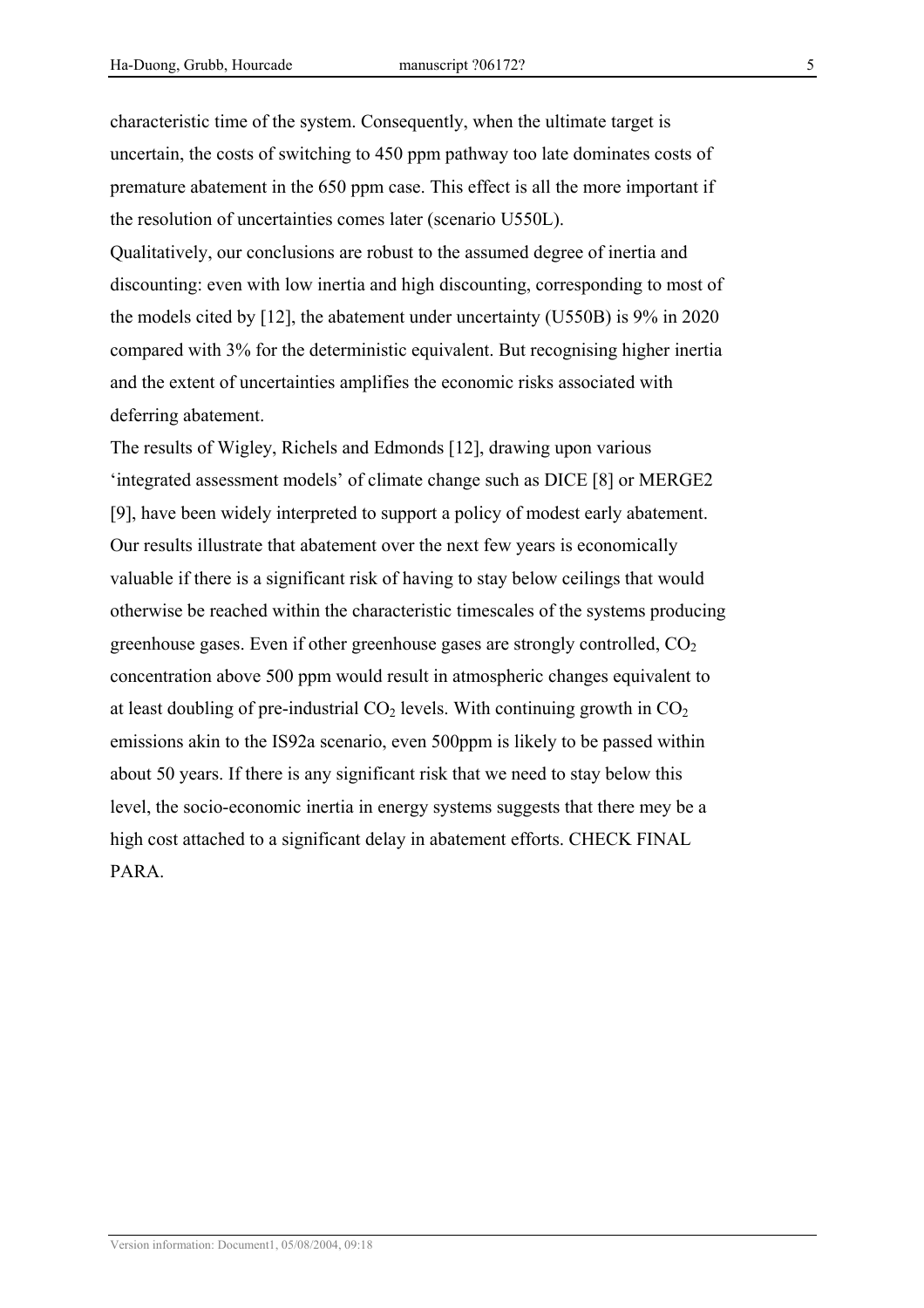## References

- 1. UNFCCC. United Nations Framework Convention on Climate Change, 1992, http://www.unfccc.de/index.html.
- 2. IPCC Working Group III Climate Change 1995: Economic and Social Dimensions, (Cambridge University Press, 1996).
- 3. Hoeller, P., Dean, A. & Hayafui, M. New Issues, New Results: The OECD's Second Survey of Macroeconomic Costs of Reducing  $CO<sub>2</sub>$  Emissions (OECD Economic Dept. Working Paper no. 123, Paris, 1992).
- 4. Grubb, M. J., Chapuis T. & Ha-Duong, M. (1995). The Economics of Changing Course: Implications of Adaptability and Inertia for Optimal Climate Policy, Energy Policy, 23:4/5, 417-432 (1995).
- 5. Alcamo, J. & Kreilman, E. Emission Scenarios and Global Climate Protection Global Environmental Change 6:4, 305-334 (1996)
- 6. Enting, I. G. Analysing the Conflicting Requirements of the Framework Convention on Climate Change Climatic Change 31, 5 - 18 (1995).
- 7. Toth, F. L., Bruckner, T., Füssel, H.-M., Leimbach M. & Petschel-Held, G. The Tolerable Window Approach to Integrated Assessments. IPCC Asia-Pacific Workshop on Integrated Assessment Models, Tokyo, Japan, 10-12 march 1997.
- 8. Nordhaus, W. D. Managing the Global Commons: The Economics of Climate Change (MIT press, Cambridge, MA, 1994).
- 9. Manne, A. S. & Richels, R. G. Buying Greenhouse Insurance: The Economic Cost of  $CO<sub>2</sub>$ Emissions Limits (MIT press, Cambridge, MA, 1992).
- 10.Andere, J., Haefele, W., Nakicenovic, N. & McDonald, A. Energy in a Finite World, (Ballinger, Cambridge MA, 1981).
- 11.IPCC Working Group I Stabilization of Atmospheric Greenhouse Gases: Physical, Biological and Socio-economic Implications (IPCC Technical paper III, 1997)
- 12.Wigley, T.M.L., Richels, R. & Edmonds, J. (1996). Economic and Environmental Choices in the Stabilisation of Atmospheric  $CO_2$  Concentrations, Nature 379, 240-243 (1996).
- 13.Hammit, J. K., Lempert, J. R. & Schlesinger, M. E. A Sequential-Decision Strategy for Abating Climate Change. Nature, 357, 315-318 (1992).
- 14.Enting, I. G., Wigley, T. M. L. & Heimann, M. Future Emissions and Concentrations of Carbon Dioxide: Key Ocean / Atmosphere / Land Analyses (Division of Atmospheric Res., CSIRO, Australia 1994).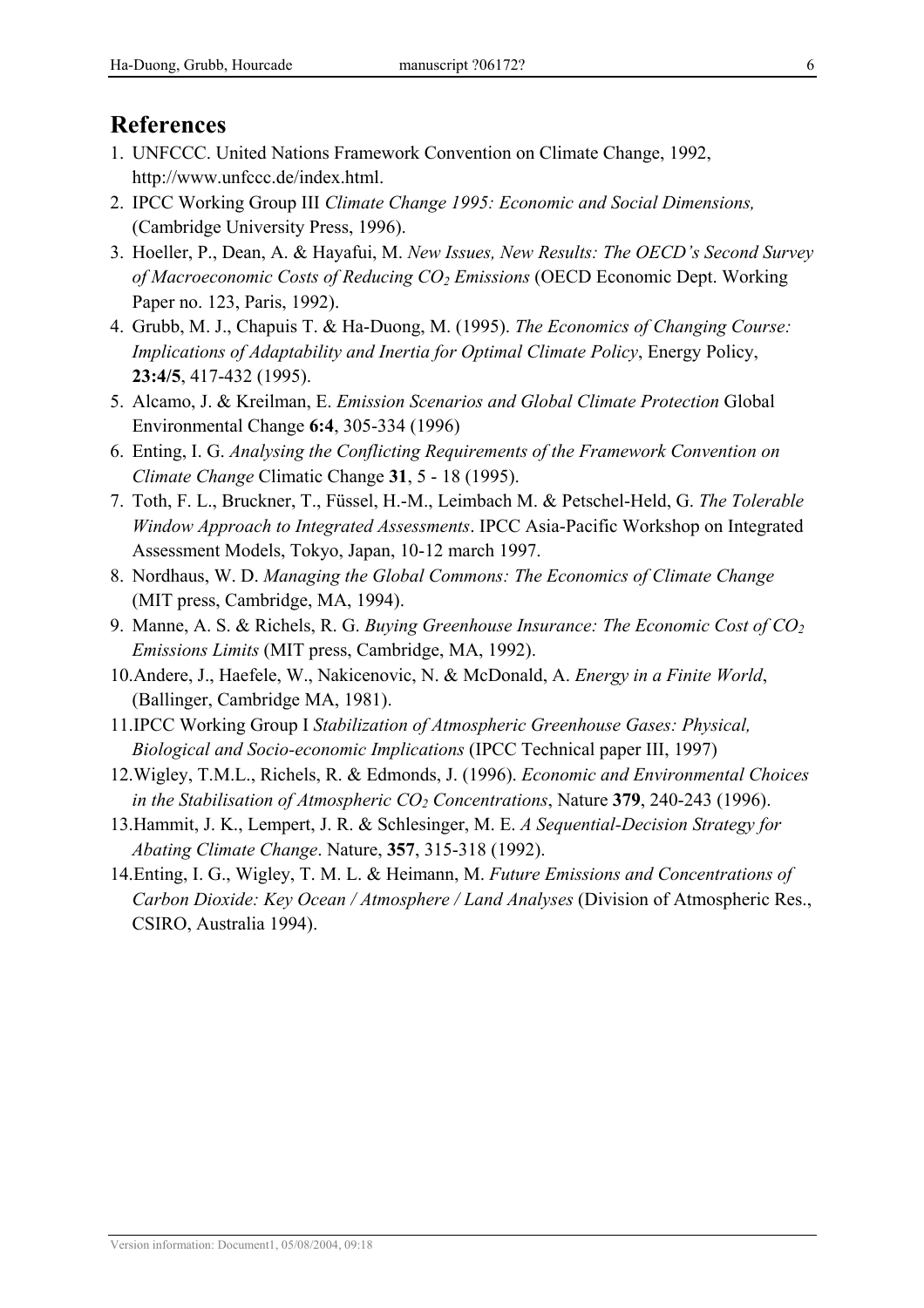#### Box 1: DIAM, a Model on the Dynamics of Inertia and Adaptability for integrated assessment of climate change mitigation

Indices  $t$ ,  $u$  refers to time periods; s refers to states of the world. DIAM [4] finds the optimal abatement strategy  $x^*(s, t)$  by minimizing total expected discounted abatement cost  $J$ defined Eq. 1. under constraints Eq. 2, the concentration ceiling and Eq. 3, dynamic programming. Eq. 4 defines  $CO_2$  atmospheric concentration  $M(s, t)$ , and Eq. 5 defines acceleration of abatement  $A(s, t)$ . Abatement costs  $C(s, t)$  are defined by Eq. 6. Alternatively, Eq. 6 bis is used to test sensitivity of results to the shape of the cost function.

Time profile  $E^{ref}(t)$  refers to anthropogenic fossil carbon emissions in IPCC scenario IS92a . The reference CO<sub>2</sub> concentration path  $M^{ref}(t)$  is computed from IS92a total carbon emission with the atmospheric perturbation  $CO_2$  response function  $R(u)$  using a linear carbon cycle [6, 14, model W].  $M^{ref}(1765)$ , concentration before industrialization, was under 280ppmv. It was 354ppmy in 1990, increasing at 1.7 ppmy  $v<sup>-1</sup>$ . [14]

Reduction costs are determined by a social risk-free discount rate  $\rho$  (3% or 5%, to account for pending controversies); a technical progress rate  $r(1\%)$  and a characteristic time of energy systems D (20 or 50 yr). The costs scale  $c_a(D)$  is normalized  $(c_a(50)=1.36$ ,  $c_a(20)=3.18$ ) so that total cost is comparable to DICE's one [8]. Note that when Eq.6 is reported into Eq. 1, the  $c_a(D)$  can get out of under the  $\Sigma$ , this implying that the optimal  $x^*(s, \cdot)$ *t*) is independant of  $c_a(D)$ .

The stochastic concentration ceiling is defined by the number of alternatives examined  $N$ ; ceilings levels  $L(s)$ ; subjective probabilities  $p(s)$  and the date of uncertainty resolution  $t_{info}$ .

Results are shown Table 1. First we examine certainty scenarios  $N=1$  for different values of D,  $\rho$  and L (sensitivity to r is mathematically the same as sensitivity to  $\rho$ ). Then we explore  $N=3$  with equidistribution over {450, 550, 650} ppmv, for  $t_{info} = 2020$  and  $t_{info} = 2035$ .

(Eq. 1)  $J =$  Erreur ! Erreur !

(Eq. 2) 
$$
M(s, t) \le L(s)
$$

(Eq. 3)  $\forall t \leq t_{info}, \forall s, 1 \leq s \leq N, x(s, t) = x(1, t)$ 

(Eq. 4)  $M(s, t) = M^{ref}(t) - 0.471$  Erreur !

(Eq. 5)  $A(s, t) = x(s, t) - x(s, t - 1)$ 

(Eq. 6) 
$$
C(s, t) = c_a(D) (1+r)^{t_0-t} \text{Error} \quad [x(s, t)^2 + D^2 A(s, t)^2]
$$

(Eq. 6 bis)  $C(s, t) = c_a(D) (1 + r)^{t_0 - t}$  **Erreur** !  $[x(s, t)^2 \max(1, D A(s, t))]$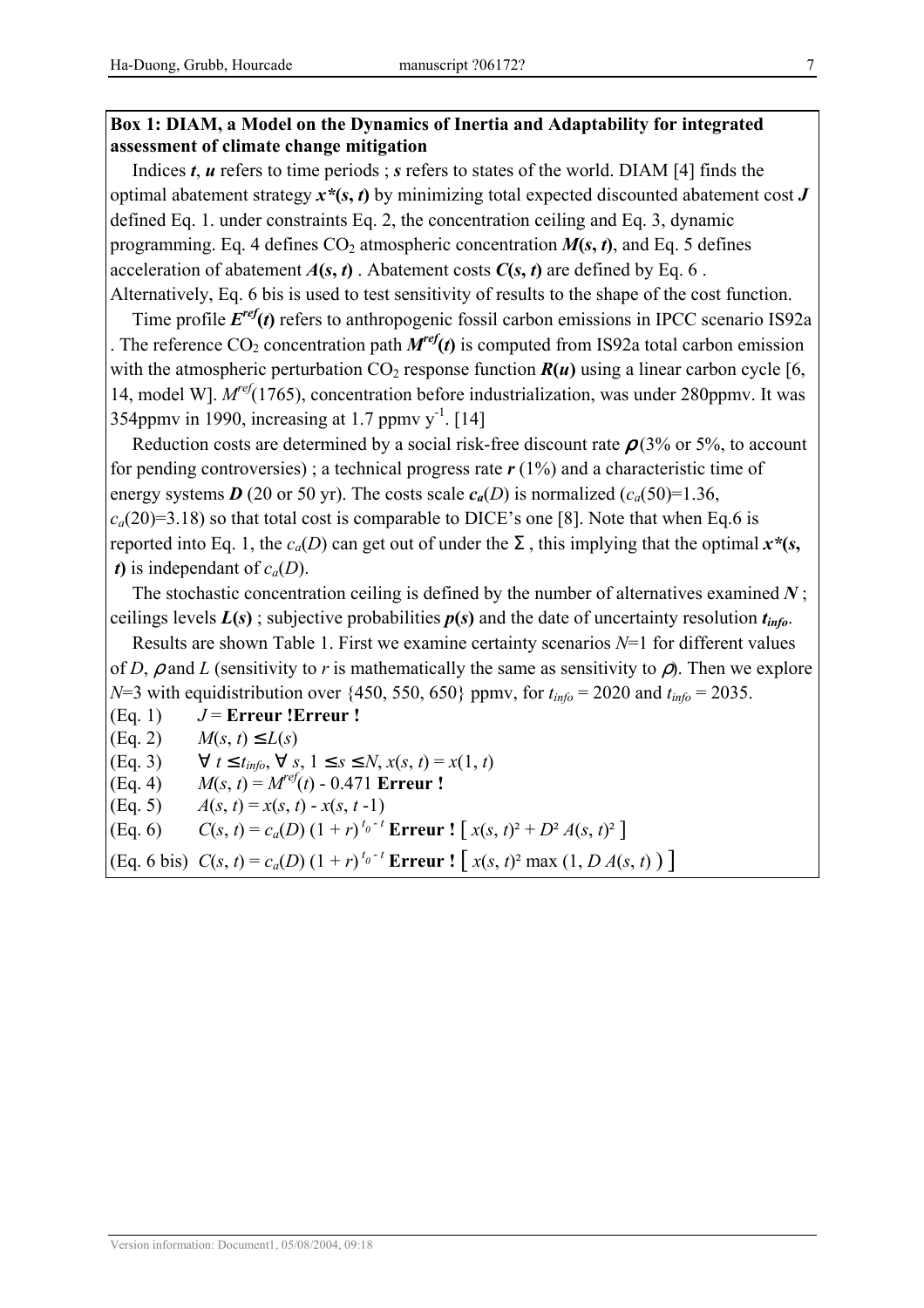| Certainty               | $\boldsymbol{D}$ | $\boldsymbol{\rho}$ | L                | $t_{stab}$ | $x_{2020}$ | $x_{2020}$   | $E_{max}$  | $t_{E_{max}}$ | Erreur! | Cost of |
|-------------------------|------------------|---------------------|------------------|------------|------------|--------------|------------|---------------|---------|---------|
| scenarios               | yr.              |                     | ppmy             |            |            | with Eq.6bis | GtC        |               |         | delay   |
| $450A^{\overline{acd}}$ | 50               | 3%                  | 450              | 2060       | 24%        | 18%          | 8.7        | 2015          | 59%     | $+70%$  |
| $450B^a$                | 20               | 5%                  | 450              | 2050       | 19%        | 14%          | 9.2        | 2015          | 32%     | $+32%$  |
| 450C                    | 50               | 5%                  | 450              | 2050       | 20%        | 16%          | 9.1        | 2015          | 74%     | $+72%$  |
| 450D                    | 20               | 3%                  | 450              | 2060       | 23%        | 19%          | 8.8        | 2015          | 19%     | $+25%$  |
| $550A^{abd}$            | 50               | 3%                  | 550              | 2100       | 7%         | 4%           | 11.5       | 2050          | 55%     | $+10%$  |
| 550B <sup>a</sup>       | 20               | 5%                  | 550              | 2080       | 3%         | $2\%$        | 12.6       | 2050          | 31%     | $+2%$   |
| 550C                    | 50               | 5%                  | 550              | 2090       | 4%         | $2\%$        | 12.2       | 2050          | 71%     | $+8%$   |
| 550D                    | 20               | 3%                  | 550              | 2090       | $5\%$      | $4\%$        | 11.9       | 2050          | 18%     | $+3%$   |
| 650A                    | 50               | 5%                  | 650              | 2125       | 3%         | $0\%$        | 14.1       | 2070          | 55%     | $+4%$   |
| Hedging                 | D                | $\boldsymbol{\rho}$ | $\boldsymbol{N}$ | $t_{info}$ | $x_{2020}$ | $x_{2020}$   | $x_{2010}$ | $E_{2020}$    |         |         |
| strategies              | yr               |                     |                  |            |            | with Eq.6bis |            | GtC           |         |         |
| $U550A^b$               | 50               | 3%                  | 3                | 2020       | 14%        | 15%          | 8%         | 9.6           |         |         |
| <b>U550B</b>            | 20               | 5%                  | 3                | 2020       | 9%         | 6%           | 4%         | 10.1          |         |         |
| <b>U550C</b>            | 50               | 5%                  | 3                | 2020       | 11%        | 12%          | 6%         | 9.9           |         |         |
| <b>U550D</b>            | 20               | 3%                  | 3                | 2020       | 12%        | 9%           | 7%         | 9.8           |         |         |
| $U550L$ (late)          | 50               | 3%                  | 3                | 2035       | 21%        | 17%          | 12%        | 8.9           |         |         |

Table 1 : Characteristics of optimal global emissions scenarios and strategies<sup>\*</sup>

Footnotes to Table 1 :

\* Reduction figures refer to global average (initial reductions focused on developed countries would be proportionately greater), and to reductions additional to those not incurring significant economic costs (i.e. reductions beyond no-regret measures). Column  $t_{stab}$  shows the optimal stabilisation date,  $x_{2020}$  the industrial emissions abatement in 2020. ( $E_{max}$ ,  $t_{E_{max}}$ ) is the optimal emissions curve apex. Erreur ! is the share of adjustement costs in total costs, see legend for Figure 1d. The cost of delay is the increase in discounted total cost when reduction starts in 2020 instead of 1997.  $E_{2020}$  is the optimal emissions in 2020.

a, b, c, d Corresponds respectively to panel  $\mathbf{a}, \mathbf{b}, \mathbf{c}, \mathbf{d}$  in figure 1.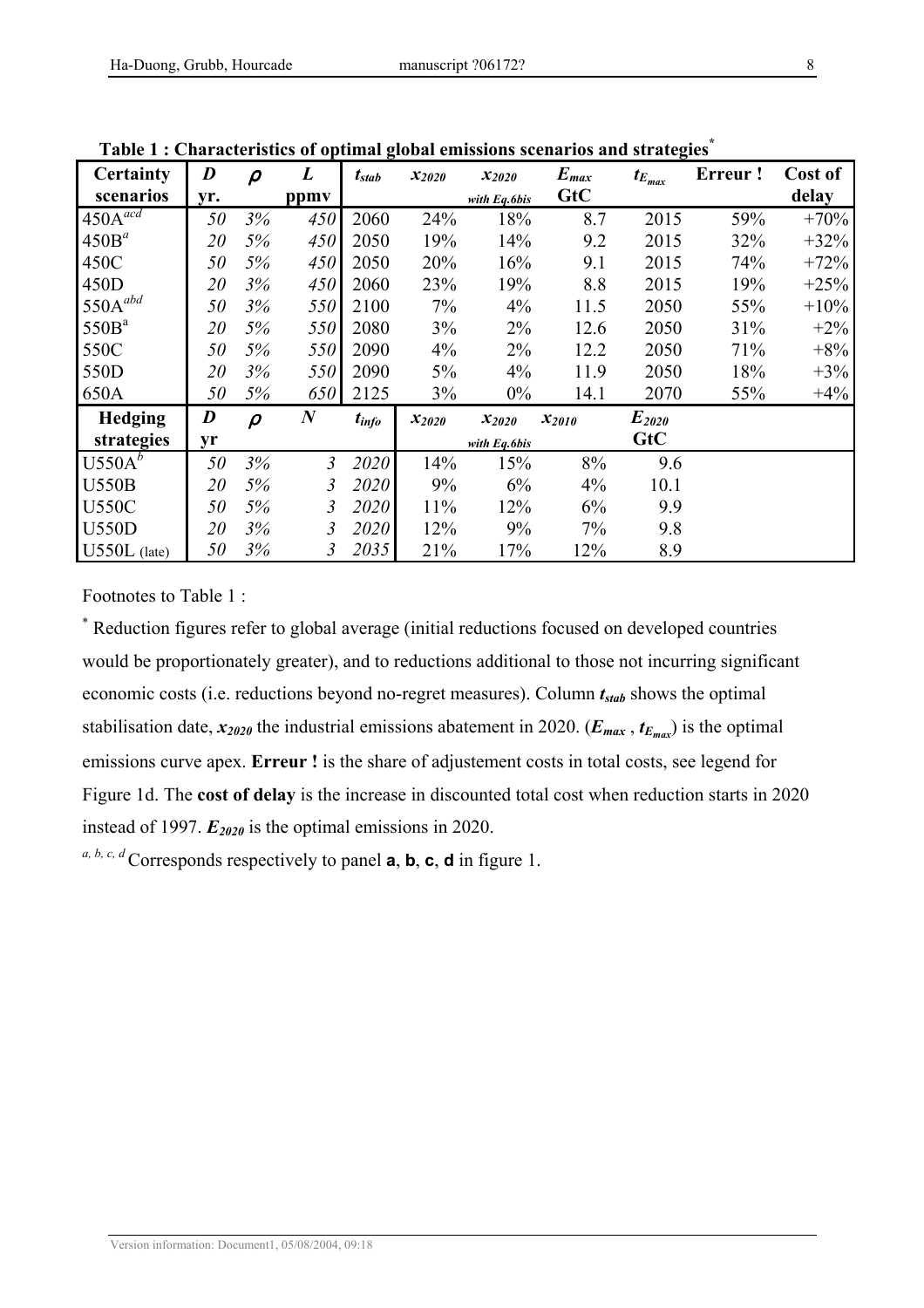#### Figure 1. Optimal pathways

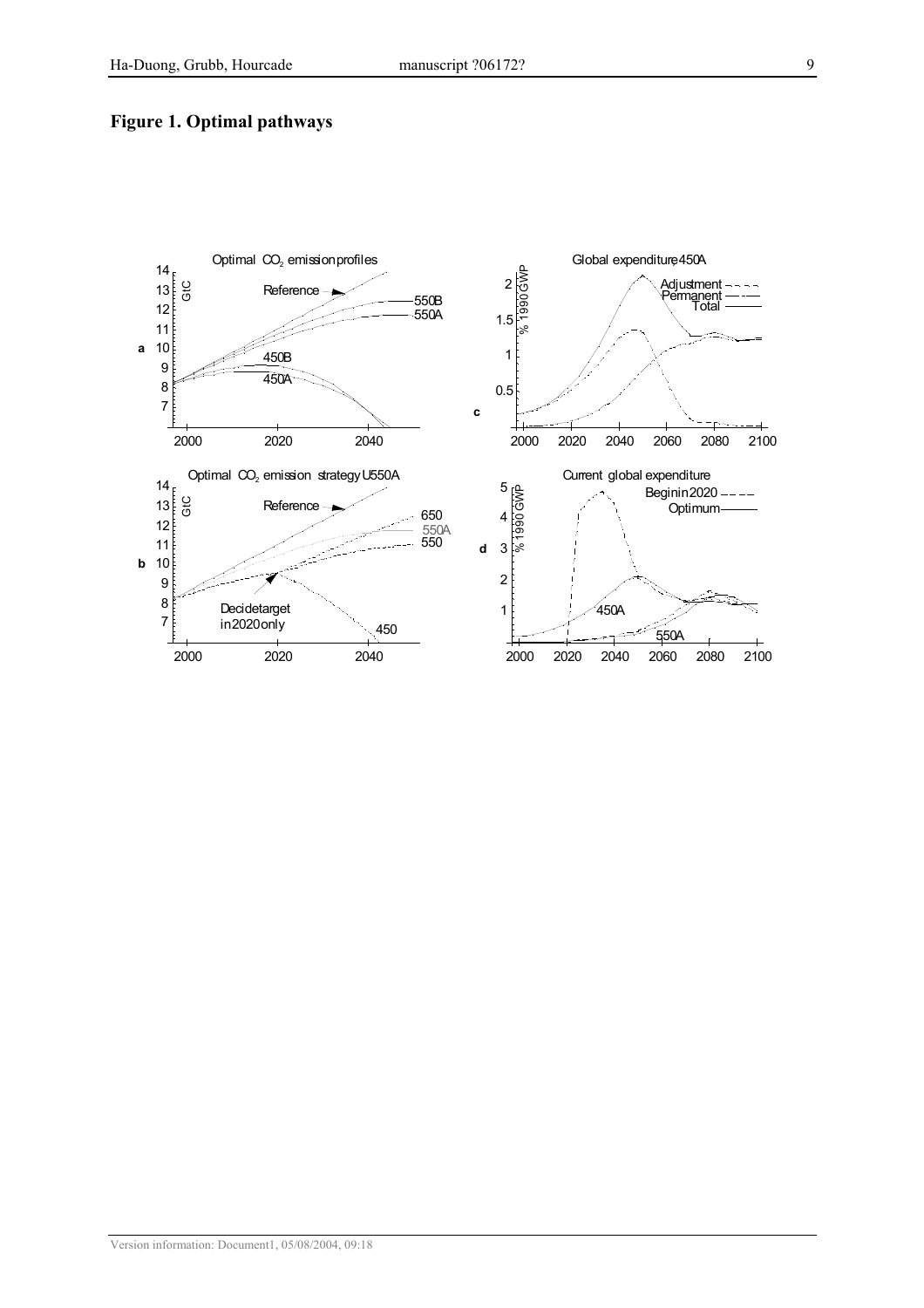#### Figure 1 (alternate layout). Optimal pathways under given stabilisation constraint

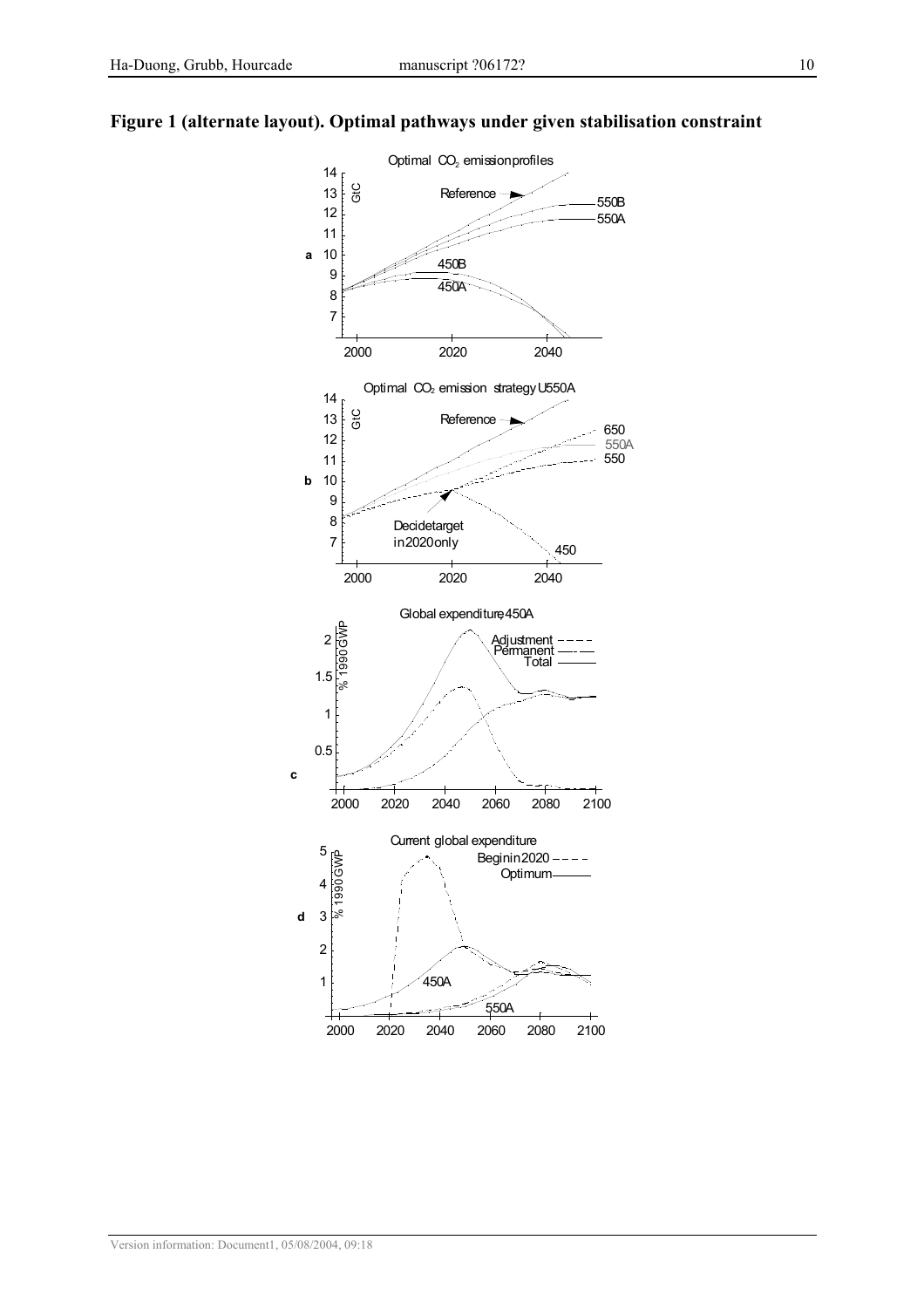#### Legend for Figure 1

The reference case, emissions increasing linearly by about 2%/year from 1997 level, approximates IPCC IS92a. This is assumed to be least cost without constraints, so abatement shown is global average over and above any 'no regret' reductions. One GtC equals  $(12+2*16)/12 = 3.67 10^{12}$  kg of CO<sub>2</sub>.

a: Four optimal emission pathways that minimise the total abatement costs for the given concentration ceiling, inertia and discount rate (see Table 1). The B cases have lower inertia and higher discount rate than A, both factors leading to higher near-term optimal emissions. However, optimal policy is more sensitive to the ultimate concentration ceiling, 450 or 550ppmv.

b: Optimal emission strategy U550A under stochastic constraint. The ultimate target is decided only in 2020, before that date, the strategy follows a precautionary path emitting sensibly less than the comparable case without uncertainty 550A.

Panels c and d, the vertical axis unit is % of 1990 gross world product (GWP), assuming the Nordhaus cost function [2]. Since D=50 for all curves in c and d, uncertainties in the cost scale parameter  $c_a(50)$  would only affect curves homothetically.

c: Cost as the sum of adjustment cost and permanent cost, optimal path 450A. The ratio: area under the 'Adjustment' curve divided discounted by area under the 'Total' curve discounted is the share of adjustment costs, labeled Erreur ! in Table 1.

d: Current expenditure profiles with (dashed lines) and without (solid lines) a 20 years delay, for 450 and 550 ppm stabilisation targets (case A). For 450 ppm, cost peaks abruptly and much higher with delay than without, due to higher adjustment costs in the 2020 - 2040 period. Results are not that sharp for 550 ppm, as the time available to stabilize at 550 ppm (or above) exceeds the characteristic time of the global energy system.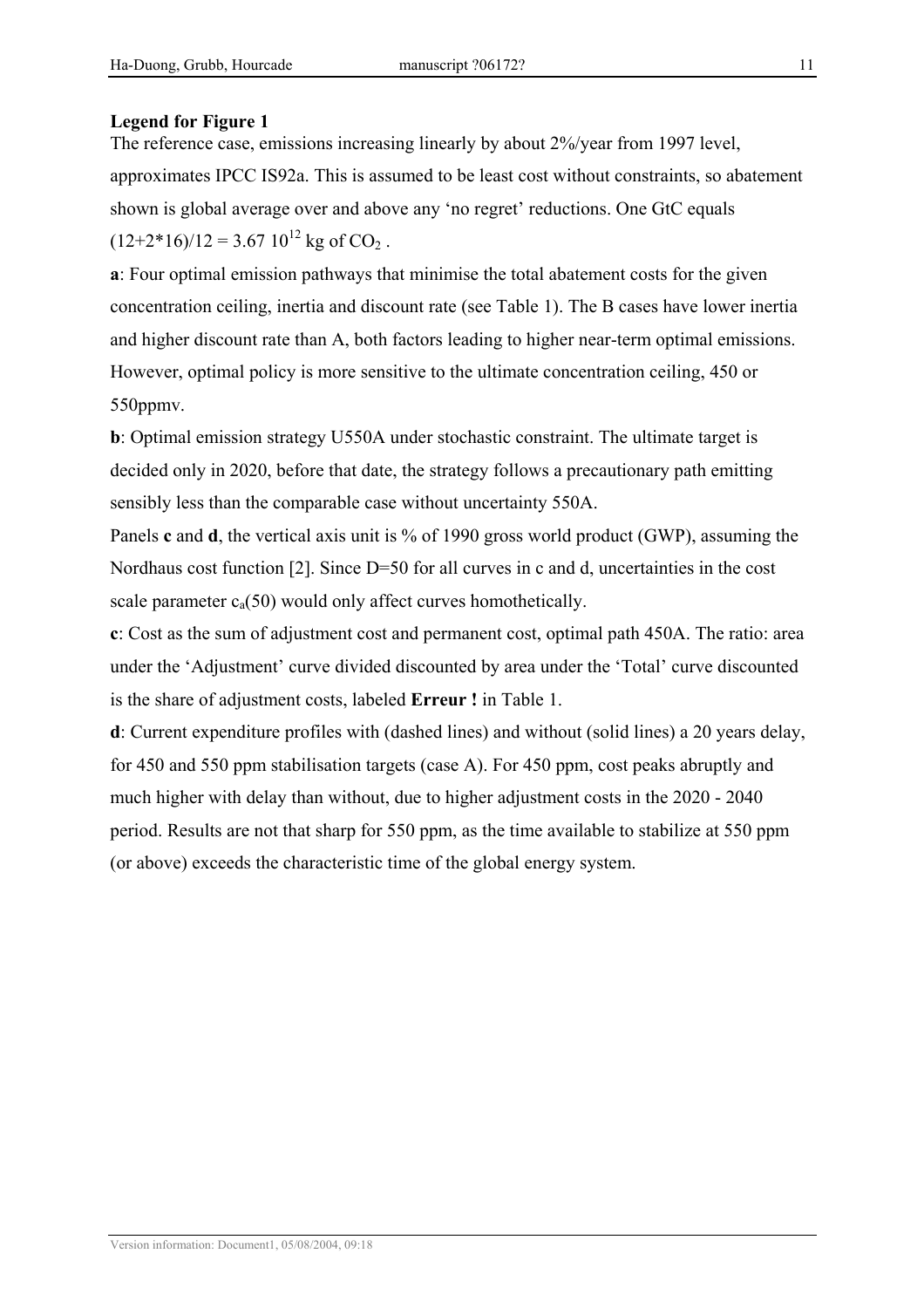# CIRED Centre International de Recherche sur l'Environnement et le Développement

1 rue du 11 Novembre, F92120 Montrouge, France. Tel: +33 1 46 12 18 72, Fax: +33 1 40 92 93 17 email:haduong@msh-paris.fr, hourcade@msh-paris.fr

your ref: G06172B PN/lcg Montrouge, le 5 August 2004 Dr. Philip Newton Assistant Editor, Nature Porters South, 4-6 Crinan Street, London N1 9XW

#### Dear Philip,

We are pleased to submit the revised manuscript, retitled as 'The influence of inertia and uncertainty on optimal  $CO<sub>2</sub>$  policies'.

We have considered your points closely, and those of referees as asked, and we feel that we have indeed been able to address them in the enclosed manuscript:

We have shifted the emphasis of the paper to clarify the role of inertia, and why we believe that previous climate policy models have under-represented inertia. Although we show we can reproduce WRE results given the same assumptions (low inertie, 20 5% discount rate, 500ppm ceiling with no uncertainty), for the reasons set out we focus on different hypotheses, and consequently, when it comes to policy implications our views differ radically.

Accordingly, we moved the direct reference to their paper in the last paragraph, more usually devoted to the discussion of these policy implications: although discussing the adequacy of models is important, in the end the reality rules.

We think the paper meets all your editorial guidelines, as we have shortened it considerably. We have done so by dropping much of the discussion, including that of cost-benefit analysis (except for a passing reference in one sentence). We have not removed analysis of uncertainty - which we regard as central - but we have managed to shorten the discussion by integrating it with the rest of the discussion. In the same spirit, we simplified the figure representing optimal strategies, and present it as panel b in Figure 1.

Yours sincerely,

Minh Ha-Duong Michael Grubb Jean-Charles Hourcade

Enclosed :

- Revised manuscript (four copies, one with the changes clearly indicated)
- Note for answering to Referee 3
- Explanation note and PC formatted HD floppy disc containing artwork.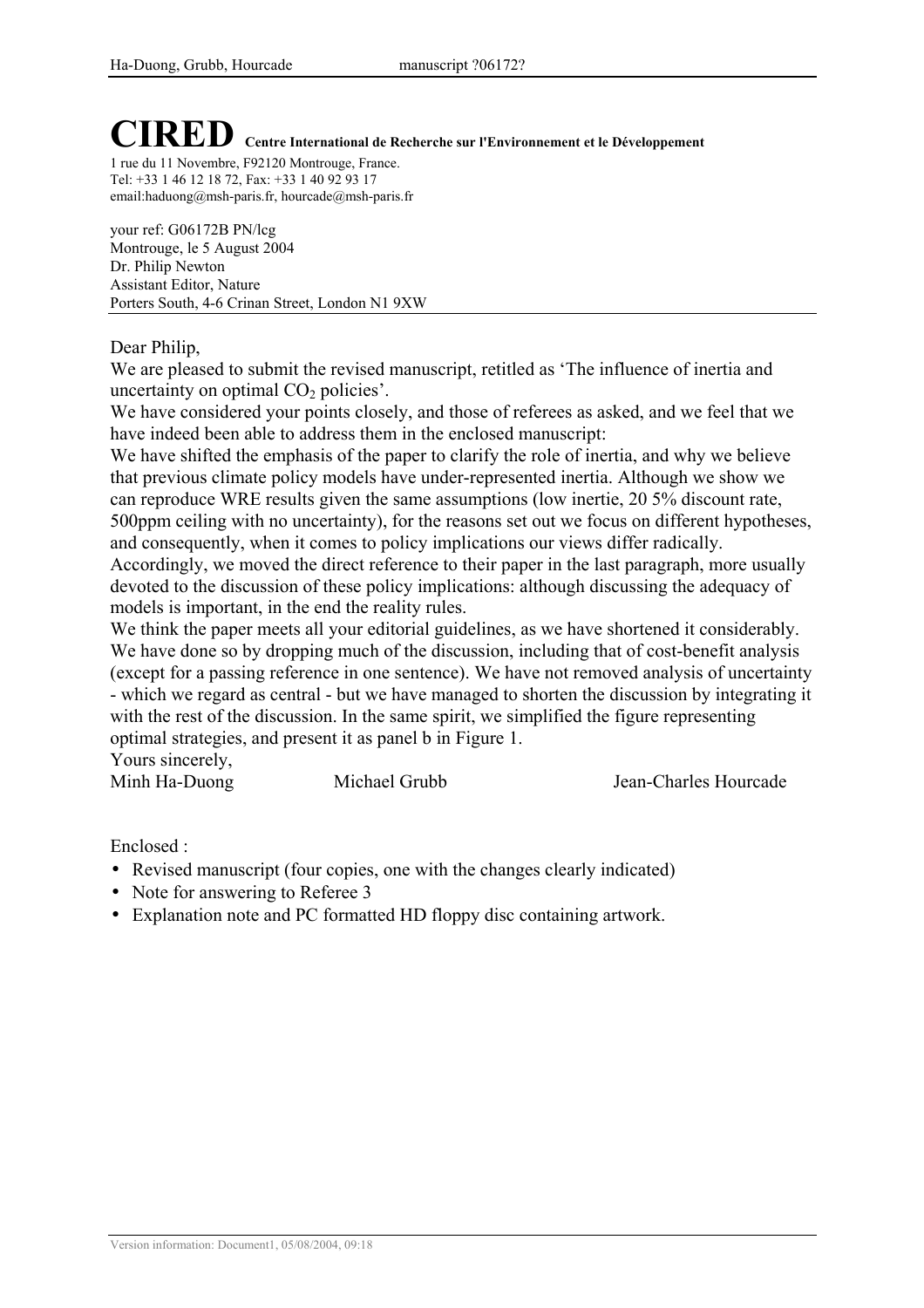#### Note for answering to Referee 3 about « delay is never efficient »:

The misunderstanding probably arises from the confusion between cost-benefit and costefficiency models. Diam is not cost-benefit analysis. In this framework, deferring emissions can never be optimal, because it adds a supplementary constraint to the optimisation. As Referee 1 says, « it is qualitatively unsurprising, given any reasonable model of how the world works ». Here is a proof :

Proof: Let S be the set of all acceptable reduction trajectories, and let S' be the set of all acceptable reduction trajectories that track the BAU path for one or more decade. Let J be any cost function defined over S. Then because S' is a subset of S, the minimum of J over S is lower than the minimum of J over S'.

As we say in the paper, cost-benefit analysis is an important dimension of the issue that we have chosen not to develop here. The cost-benefit version of DIAM does actually find that deferring abatement decrease the reduction cost for lax targets and increase it for strict targets.With the functional specification in [Grubb et alii., 1995] , using a central discount rate of 4% and the same value of other parameters, we have :

|              | D   | Exogenously imposed<br>date of stabilisation | Optimal<br>stabilisation level | Impact of waiting until 2020 |         |        |
|--------------|-----|----------------------------------------------|--------------------------------|------------------------------|---------|--------|
|              |     |                                              |                                | reduction                    | climate | total  |
|              |     |                                              |                                | cost                         | damage  | cost   |
| a            | 5   | 2050                                         | 488 ppmy                       | $-5\%$                       | $+6\%$  | $+2\%$ |
| $\mathbf b$  | 50  | 2050                                         | 462 ppmv                       | $+4%$                        | $+16%$  | $+9%$  |
| $\mathbf{c}$ | 500 | 2050                                         | 459 ppmv                       | $+11\%$                      | $+19%$  | $+15%$ |
| d            | 5   | 2150                                         | 555 ppmv                       | $-16%$                       | $+6\%$  | $+2\%$ |
| e            | 50  | 2150                                         | 516 ppmv                       | $-25%$                       | $+9\%$  | $+4%$  |
| $\mathbf f$  | 500 | 2150                                         | 487 ppmy                       | $-29%$                       | $+12\%$ | $+5%$  |

Source : Ha Duong Minh, Comment tenir compte de l'irréversibilité dans l'évaluation du changement climatique ? Thèse de Doctorat de l'Ecole des Hautes Etudes en Sciences Sociales, Paris. En préparation.

The table shows that delay increase reduction cost only for cases b and c, when the stabilisation date is close in time compared to the characteristic time of the energy system. This is what Ref. 3 termed a « strict » target. In all other cases a, d, e, f , the stabilisation date is far in time compared to D. These are « lax » targets, and delay is cost-efficient in the meaning that reduction costs are decreased. But note that even in this case, the idea that delay is never optimal still holds. This is because with delay, the savings in reduction costs are more than offset by the losses on climate damages.

However, to avoid the space required to explain this in full, we have dropped the reference from our paper.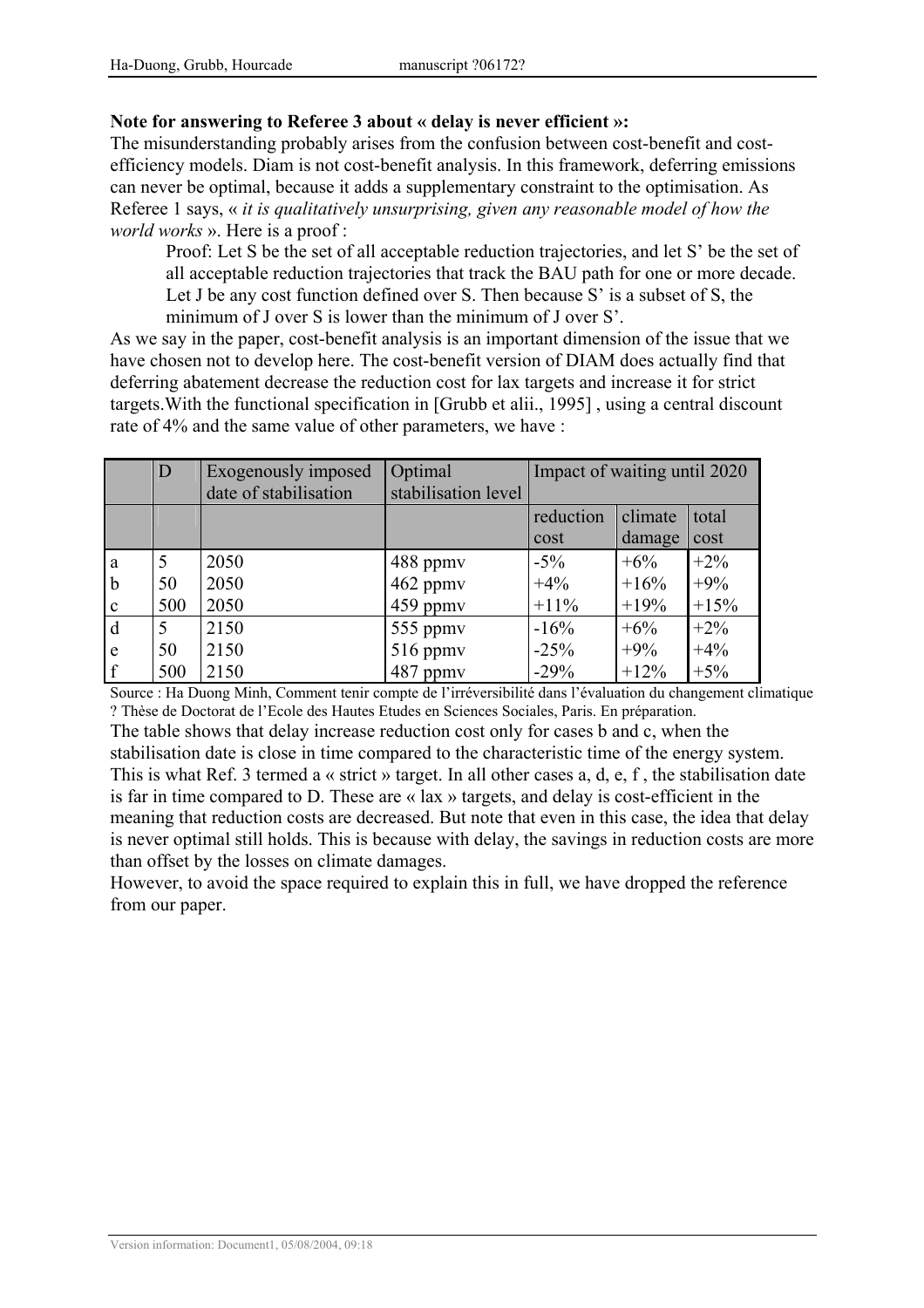#### Response to Referee 1:

We are glad to read that, more broadly, our paper is a part of a debate that is clearly important.

However, in our opinion, the assertion that WRE analysis does not address directly the question of inertia and optimal abatement in the near future is build upon rather restrictive definitions of 'directly' and 'optimal'.

WRE raise the issue of « a realistic transition away from the current heavy dependance on fossil fuels. ». Then they present pathways that are « an idealisation of the assumption that the initial departure from the BAU would be slow ». Finally they show that « Pathways involving modest reductions below a BAU scenario in the early years followed by a sharper reduction later on were found to be less expensive ».

Those three quotations illustrate why we think about our paper as directly related to WRE. Ref. 1 points (1.) and (2.) seems to draw from the idea that we limit our paper to the remark that « deferring abatement is never optimal » and this is trivial.

First, we are unsure that the majority of Nature readership remembers that much about constrained optimisation programming. For all those, it is important to explain clearly this mathematical truth. As Ref. 3 reaction points out, the suboptimality of tracking the BAU path for a few decades is not obvious for everybody.

However, in the paper we go deeper than that. We explore quantitatively what a 'slow' departure from the BAU means and the cost of delay. Our approach allows to explore for what ranges of values for inertia and uncertainty WRE idealisation is more relevant than WGI.

The following loop illustrates the fundamental risk with models underestimating inertia: Step 1. Define a reasonable target, neither too lax neither

- too strict. Set it according to the real intuitive socio economic inertia (for exemple, 500 ppmv if present concentration is around 360 ppmv).
- Step 2. If we assume a small inertia, the target is lax. Therefore, it is optimal to do very little reduction in the next decade: « delay is cost effective ».
- Step 3. Since climate is non linear and responds with many decades lag, no damage has happened yet. Up to now, everything is fine as usual. Go back to Step 1 with 10 year more.

Jean de La Fontaine told a few centuries ago the story of the race between « The Hare and the Turtle ». If we are the turtle, we would better not adopt the hare's strategy, especially when we don't know how far the goal is.